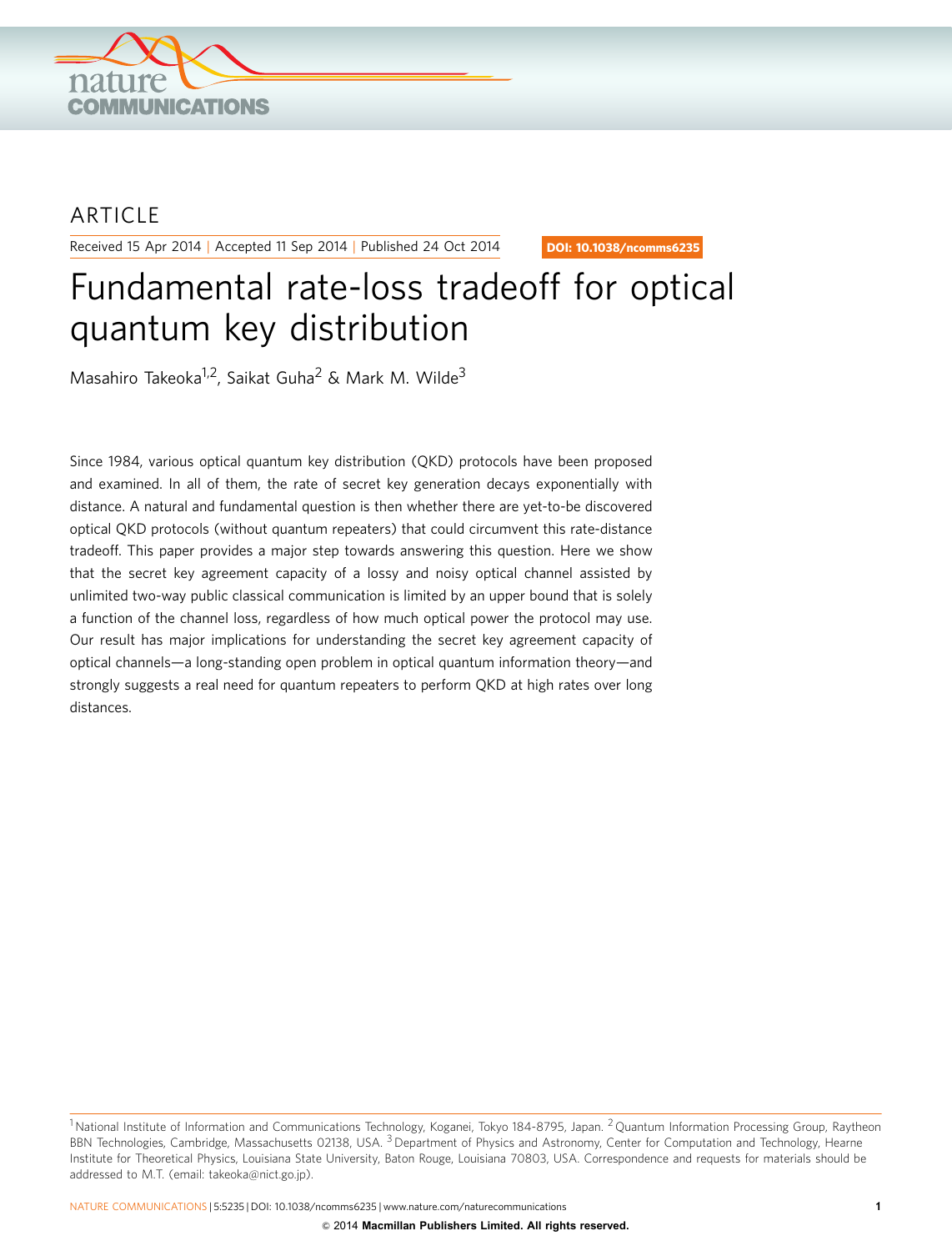he goal of quantum key distribution (QKD) is to generate a shared secret key between two distant parties Alice and Bob, such that the key is perfectly secret from any eavesdropper, Eve. Since the invention of the BB84 protocol<sup>1</sup>, the theory and practice of QKD has come a long way. Various different QKD protocols have been proposed in the last three  $decades<sup>2</sup>$  $decades<sup>2</sup>$  $decades<sup>2</sup>$ , some of which are now turning from science into practical technologies $3-5$ . Security of QKD has now been proven for many protocols and under practical limitations such as a finite key length $6,7$ .

It is well recognized that the key rates of all known QKD protocols (such as BB84 ([ref. 1](#page-5-0)), E91 [\(ref. 8\)](#page-5-0) and CV-GG02 ([ref. 9\)](#page-5-0)) decay exponentially with distance. To obtain a large key rate across a long-distance link, the link can be divided into many low-loss segments separated by trusted (physically secured) relay nodes. Interestingly, however, quantum mechanics permits building QKD protocols using devices called quantum repeaters, which if supplied at the relay nodes, would make it unnecessary to physically secure them, thus enabling longdistance high-rate QKD.

Quantum repeater technology, in particular the ones built using quantum memories, has been a subject of intense investigation in recent years<sup>10,11</sup>; however, an operational demonstration of a quantum repeater has proven extremely challenging and is yet to be conducted (note that some repeater protocols without quantum memory have been proposed  $r$ ecently<sup>12,13</sup>; however, their implementation is still challenging).

The natural question that thus arises is whether there are yetto-be-discovered optical QKD protocols that could circumvent the exponential rate-distance tradeoff of BB84 and transmit at high rates over long distances without the need for quantum repeaters. In this paper, we establish that it is not possible to do so. We employ information-theoretic techniques in order to establish our main result.

The secret key agreement capacity of a quantum channel is the highest rate (bits per channel use) at which a shared key can be reliably and securely generated using the channel many times in conjunction with unlimited two-way classical communication over an authenticated public channel. This paper establishes that, regardless of the QKD protocol used, a fundamental limit on the secret key agreement capacity of a lossy optical channel is given by an upper bound that is solely a function of the channel loss, that is, independent of the transmit power. We show that the bound is nearly optimal at high loss, the regime relevant for practical QKD. We also compare our upper bound and the bestknown achievable rate with the ideal BB84 and CV-GG02 protocols. We find that even though there is room for improvement over these protocols, there is essentially no gap in the rate-loss scaling. We thereby place on a firm foundation the need for quantum repeaters for high-rate QKD over long distances with no trusted relays. We note that the upper bound proved here is a so-called 'weak converse' upper bound, meaning that if the communication rate of any secret key agreement protocol exceeds this bound, then our theorem implies that its reliability and security can never be perfect, even in the asymptotic limit of many channel uses (we will also discuss the issue of a finite number of channel uses below and in the Methods section).

A generic point-to-point QKD protocol is illustrated in Fig. 1. In the protocol, the sender Alice transmits over  $n$  independent uses of the quantum channel  $N$ . The legitimate receiver Bob obtains the outputs of the channel uses. Note that Alice could send product or entangled states. They are also allowed unlimited two-way public classical communication over an authenticated channel, in order to generate shared secret key. The adversary Eve is assumed to be 'all-powerful': one who has access to the full



Figure 1 | A generic point-to-point QKD protocol. Alice transmits quantum state via n forward uses of a quantum channel to Bob. They are also allowed to use unlimited forward and backward public classical communications over an authenticated classical channel.

environment of the Alice-to-Bob quantum channel, the 'maximal' quantum system to which she can have access. Optically, this translates to Eve being able to collect every single photon that does not enter Bob's receiver. Eve may also actively attack, for instance by injecting a quantum state into the channel. She has access to all the public classical communications between Alice and Bob. Finally, Eve is assumed to be able to store the quantum states she obtains over all  $n$  channel uses without any loss or degradation, and she can make any collective quantum measurement on those systems, in an attempt to learn the secret key. In the theory of QKD, one attributes all channel impairments (such as loss, noise, turbulence and detector imperfections) collectively measured by Alice and Bob during a channel-estimation step of the protocol, to adversarial actions of the worst case Eve, with which the measured channel is 'consistent' (even though in reality all those impairments may have been caused by non-adversarial natural phenomena). Alice and Bob then run a key generation protocol aiming to generate the secret key at a rate close to the secret key agreement capacity of that channel. It is hard in general to calculate this capacity precisely, and even more so to come up with protocols that can attain the key rates close to that capacity.

In this paper, we show a strong limitation on the secret key agreement capacity of a general memoryless quantum channel. More precisely, we provide a simple upper bound on the two-way assisted private capacity  $P_2(\mathcal{N})$  of a quantum channel N. Note that the capacity for the secret key agreement using QKD as discussed above is equal to the capacity for private communication with unlimited public discussion because of the one-time pad protocol. We first define a new quantity, the squashed entanglement of a quantum channel, and show that it is a simple upper bound on  $P_2(\mathcal{N})$  for any quantum channel N. We then apply it to the pure-loss optical channel  $\mathcal{N}_n$  with transmittance  $\eta \in [0,1]$ . Channel loss is an important and measurable impairment both for free space and fibre optical links, and is directly tied to the communication distance (for example, a low-loss fibre may have a loss of 0.2 dB km<sup> $-1$ </sup>). Since any excess noise in the channel or detectors can only reduce the extractable key rate, our upper bound on  $P_2(\mathcal{N}_n)$  imposes a fundamental upper limit on the secret key rate of any point-to-point QKD protocol over a lossy optical channel not assisted by any quantum repeater. We will establish the following upper bound:

$$
P_2(\mathcal{N}_{\eta}) \le \log_2 \left( \frac{1 + \eta}{1 - \eta} \right) \text{ key bits per mode.}
$$
 (1)

In the practical regime of high loss ( $\eta \ll 1$ ), we will argue that this upper bound is only a factor of two higher than the best-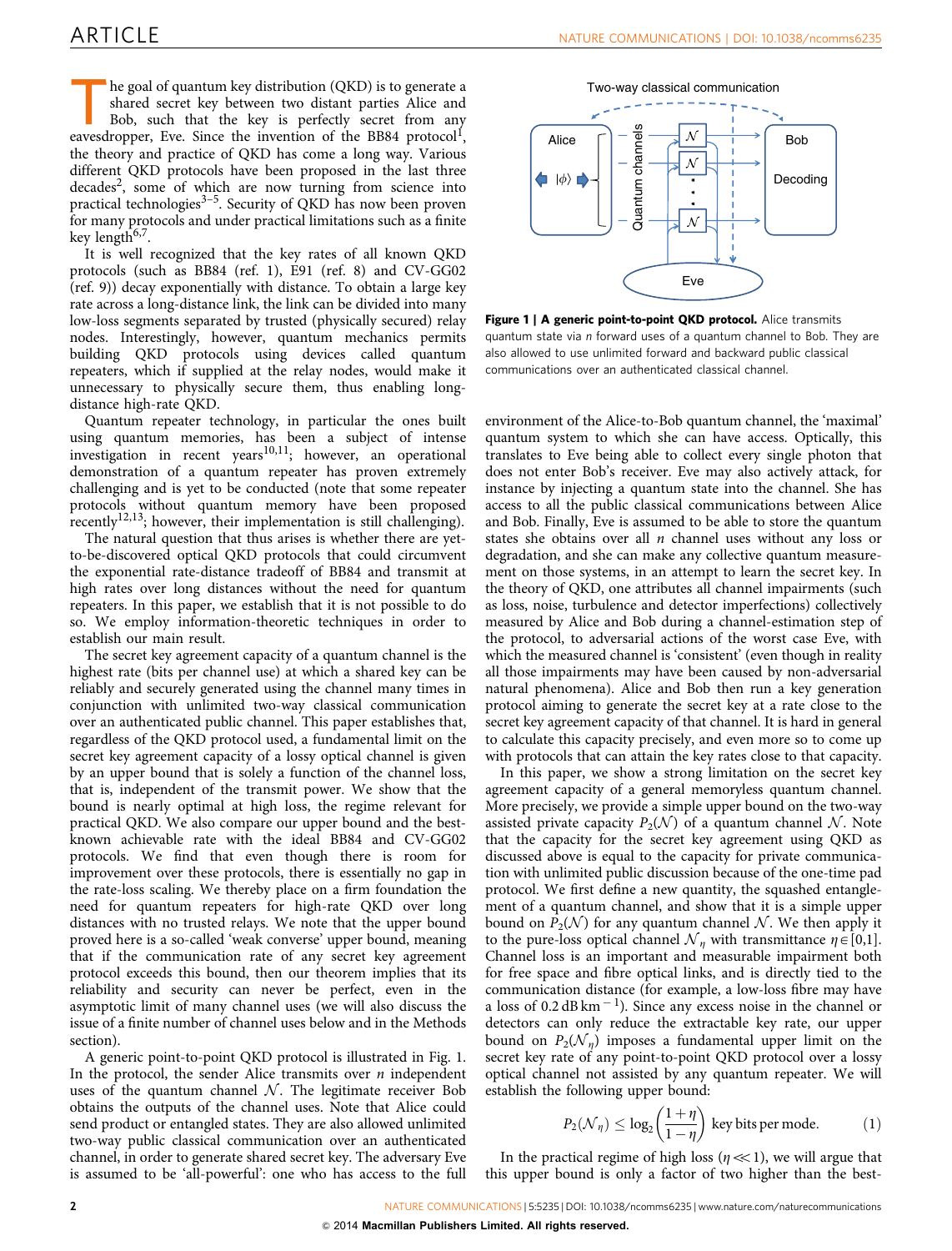known lower bound,  $P_2(\mathcal{N}_\eta) \ge \log(1/(1 - \eta))$  ([ref. 14](#page-6-0)). We will also extend our upper bound to the more general scenario of QKD using a two-way quantum channel with unlimited public discussion, which was discussed recently in [ref. 15](#page-6-0). Finally, we will compare our upper bound and the best-known lower bound to the rate achievable by the BB84 and the CV-GG02 protocols under best-case operating conditions as well as compare with the performance of these protocols under realistic operating conditions.

## Results

Squashed entanglement. Before discussing our main results, we briefly review the squashed entanglement, which plays an important role in our work. The secret key agreement capacity assisted by public communication was defined for a classical channel  $p_{Y,Z|X}$  (X = Alice, Y = Bob, Z = Eve), independently by Maurer<sup>[16](#page-6-0)</sup>, and Ahlswede and Csiszár<sup>17</sup>, who proved lower and upper bounds on the capacity. Maurer and Wolf<sup>[18](#page-6-0)</sup> later introduced the intrinsic information  $I(X;Y \downarrow Z) \equiv \min\{I(X; Y|Z')\}$ :  $P_{X,Y,Z,Z'} = P_{X,Y,Z} P_{Z'|Z}$ , and proved that this quantity optimized over all channel input distributions is a sharp upper bound on the secret key agreement capacity of  $p_{Y,Z|X}$ . Leveraging strong parallels discovered between secrecy and quantum coherence<sup>[19–21](#page-6-0)</sup>, Christandl and Winter<sup>22</sup> extended the intrinsic information quantity to the realm of quantum information theory. They defined the squashed entanglement  $E_{\rm{so}}(A;B)$ <sub>o</sub> of a bipartite quantum state  $\rho_{AB}$  and proved it to be an upper bound on the rate at which two parties can distil maximally entangled on the rate at which two parties can distil maximally entangled<br>(Bell) states  $(|0\rangle|0\rangle + |1\rangle|1\rangle)/\sqrt{2}$  from many copies of  $\rho_{AB}$  using local operations and classical communication (LOCC). Using a similar technique, the squashed entanglement was proved to upper bound the distillable secret key rate<sup>23,24</sup>. The squashed entanglement of a bipartite state  $\rho_{AB}$  is defined as

$$
E_{\text{sq}}(A;B)_{\rho} \equiv \frac{1}{2} \inf_{\mathcal{S}_{E \to E^{'}}} I(A;B|E^{'}), \qquad (2)
$$

where  $I(A;B|E') \equiv H(AE') + H(BE') - H(E') - H(ABE')$  is the conditional quantum mutual information and the infimum is taken over all noisy 'squashing channels'  $S_{E\rightarrow E}$ ' taking the system E of a purification  $|\dot{\phi}^{\rho}\rangle_{ABE}$  of  $\rho_{AB}$  to a system E' of arbitrary dimension. In related work, Tucci<sup>[25,26](#page-6-0)</sup> has defined a functional bearing some similarities to squashed entanglement. We can interpret  $E_{\text{sq}}(A;\,B)_{\rho}$  as quantifying the minimum remnant quantum correlations between A and B after an adversary possessing the purifying system E performs a quantum operation on it with the intent of 'squashing down' the correlations that A and B share. It should also be noted that among the many entanglement measures, squashed entanglement is the only one known to satisfy all eight desirable properties that have arisen in the axiomatization of entanglement theor[y22,27–29.](#page-6-0)

Squashed entanglement of a quantum channel. The upper bound from [ref. 23](#page-6-0) on the distillable key rate applies to the scenario in which Alice and Bob share many copies of some bipartite state  $\rho_{AB}$ . In order to upper bound the key agreement capacity of a channel, we define the squashed entanglement of a quantum channel  $\mathcal{N}_{A'\to B}$  as the maximum squashed entanglement that can be registered between a sender and a receiver with access to the input  $A'$  and output B of this channel, respectively:

$$
E_{\text{sq}}(\mathcal{N}) \equiv \max_{|\phi\rangle_{AA'}} E_{\text{sq}}(A;B)_{\rho}, \tag{3}
$$

where  $\rho \equiv \rho_{AB} \equiv \mathcal{N}_{A' \to B} (\vert \phi \rangle \langle \phi \vert_{AA'})$ . Note that, in the above formula, we can take a maximum rather than a supremum if the input space is finite-dimensional because, in this case, the

input space is compact and the squashed entanglement measure is continuous $^{28}$ . In addition, we can restrict the optimization to be taken over pure bipartite states because of the convexity of squashed entanglement<sup>[22](#page-6-0)</sup>.

We now prove that  $E_{\rm{so}}(\mathcal{N})$  plays an operational role analogous to intrinsic information, that is, it upper bounds the secret key agreement capacity  $P_2(\mathcal{N})$ .

Theorem 1:  $E_{\text{so}}(\mathcal{N})$  is an upper bound on  $P_2(\mathcal{N})$ , the private capacity of  $\mathcal N$  assisted by unlimited forward and backward classical communications:

$$
P_2(\mathcal{N}) \le E_{\text{sq}}(\mathcal{N}).\tag{4}
$$

Proof: first recall that the squashed entanglement is a secrecy monotone, that is, it does not increase under LOPC in the sense that  $E_{\text{sq}}(A;B)_{\rho} \geq E_{\text{sq}}(A;B)_{\sigma}$  if Alice and Bob can obtain the state  $\sigma_{AB}$  from  $\rho_{AB}$  by LOPC<sup>[24,23](#page-6-0)</sup>. The method for doing so was to exploit the fact that LOPC distillation of the secret key is equivalent to LOCC distillation of private states $30,31$ . A private state has the following form $30,31$ :

$$
\gamma_{ABA'B'}=U_{ABA'B'}(\ket{\Phi}\!\bra{\Phi}_{AB}\!\otimes\rho_{A'B'})U_{ABA'B'}^\dagger,
$$

where  $U_{ABA'B'} = \sum_{i,j} |i\rangle\langle i|_A \otimes |j\rangle\langle j|_B \otimes U_{A'B'}^{ij}$  is a global unitary operation,  $|\Phi\rangle_{AB} = \sum_i |i\rangle_A |i\rangle_B / \sqrt{d}$  is a maximally entangled state of Schmidt rank d and  $\{|i\rangle_A\}$  and  $\{|i\rangle_B\}$  are complete orthonormal bases for quantum systems A and B, respectively. Furthermore, the squashed entanglement is normalized, in the sense that  $E_{\text{sq}}(A;B)_{\gamma} \ge \log d$  (see Proposition 4.19 of [ref. 24](#page-6-0)). Finally, the squashed entanglement satisfies the following continuity inequality<sup>[24,28](#page-6-0)</sup>:

if  $\|\rho_{AB} - \sigma_{AB}\|_1 \leq \varepsilon$ , then

$$
|E_{\text{sq}}(A;B)_{\rho} - E_{\text{sq}}(A;B)_{\sigma}| \le 16\sqrt{\varepsilon} \log d' + 4h_2(2\sqrt{\varepsilon}), \quad (5)
$$

where  $d' = min\{|A|, |B|\}$  and  $h_2(x)$  is the binary entropy function with the property that  $\lim_{x\to 0} h_2(x) = 0$ .

The most general  $(n, R, \varepsilon)$  protocol in this setting is described as follows, where  $n$  is the number of channel uses,  $R$  is the key generation rate (measured in secret key bits per channel use) and  $\varepsilon$  is a parameter quantifying the security (see below for their formal definitions). The protocol begins with Alice preparing a state  $\rho_{AA_1...A_n}^{(1)}$  on  $n+1$  systems. She then transmits the system  $A_1$ through one use of the channel  $N$ , and considering its isometric extension  $U_{A_1 \to B_1 E_1}^{\mathcal{N}}$ , we write the output state as  $\sigma_{AB_1 E_1 A_2 \dots A_n}^{(2)}$ . Let  $R^{(1)}$  be a system that purifies this state. There is then a round of an arbitrary amount of LOPC between Alice and Bob, resulting in a state  $\rho_{AB_1E_1A_2...A_n}^{(2)}$ . This procedure continues, with Alice transmitting system  $A_2$  through the channel, leading to a state  $\sigma_{AB_1E_1B_2E_2A_3...A_n}^{(2)}$ , and so on. After the *n*th channel use, the state is  $\sigma_{AB_1E_1B_2E_2...B_nE_n}^{(n)}$  (note that the dimension of the system A might change throughout the protocol). Let  $R^{(n)}$  be a reference system that purifies this state. There is a final round of LOPC, producing a state  $\omega_{ABE_1...E_n}$ , whose reduction  $\omega_{AB}$  satisfies

$$
\parallel \omega_{AB} - \gamma_{AB} \parallel_1 \leq \varepsilon,
$$

where  $\gamma_{AB}$  is a private state of nR bits. Note that we are implicitly including the systems  $A'$  and  $B'$  in A and B, respectively.

We can now proceed by bounding the secret key generation rate of any such protocol as follows:

$$
nR \leq E_{\text{sq}}(A;B)_{\gamma} \leq E_{\text{sq}}(A;B)_{\omega} + nf(\varepsilon).
$$

The first inequality follows from the normalization of the squashed entanglement on private states (as mentioned above). The second inequality follows from the continuity of squashed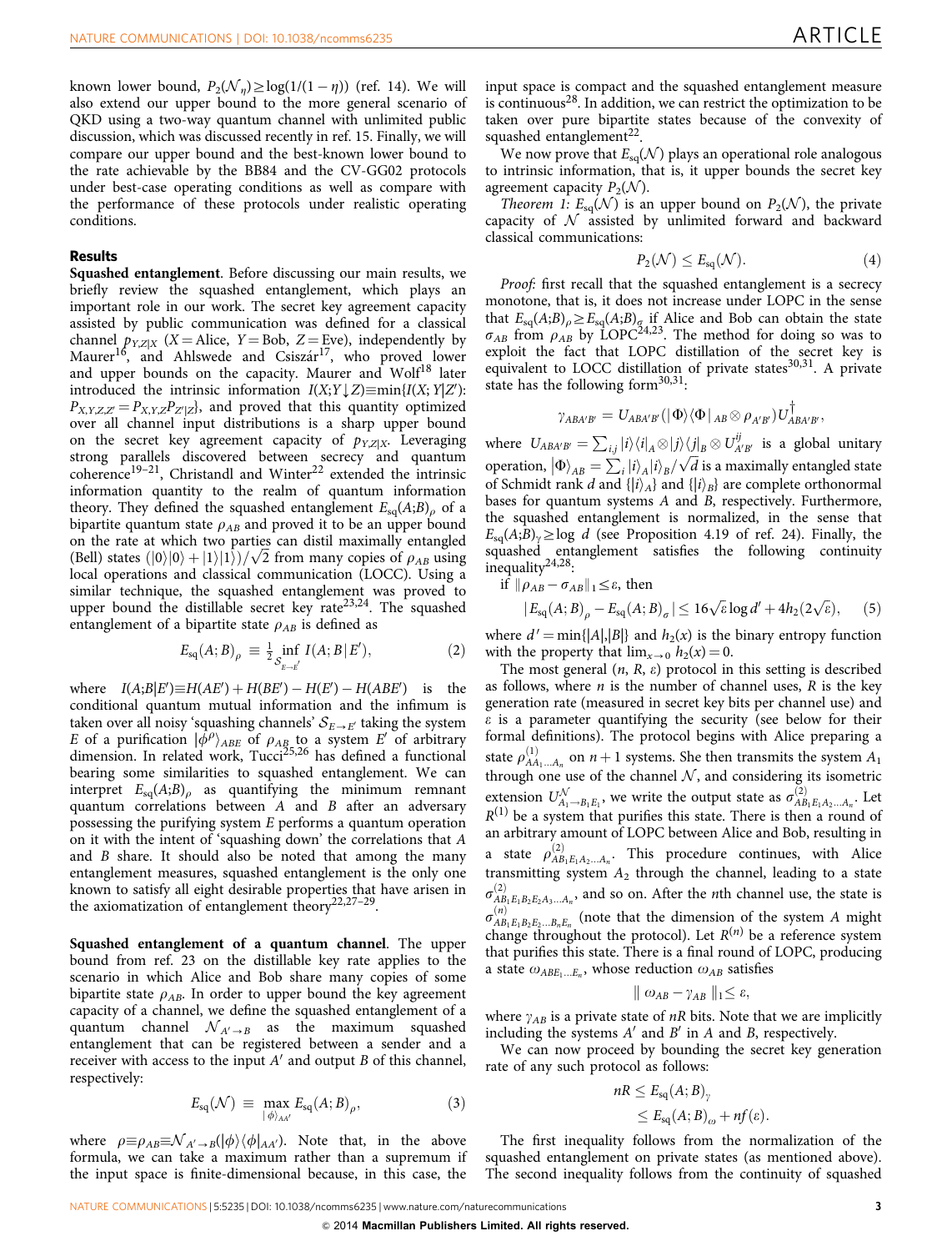<span id="page-3-0"></span>entanglement, with an appropriate choice of  $f(\varepsilon)$  so that  $\lim_{\varepsilon \to 0}$  $f(\varepsilon) = 0$  (see the Methods section for more details). To continue, we introduce the following new subadditivity inequality for the squashed entanglement:

Lemma 2: For any five-party pure state  $\psi_{AB_1E_1B_2E_2}$ ,

$$
E_{\text{sq}}(A;B_1B_2)_{\psi} \leq E_{\text{sq}}(AB_2E_2;B_1)_{\psi} + E_{\text{sq}}(AB_1E_1;B_2)_{\psi}.
$$

Proof: see the Supplementary Note 1 for a proof.

With this new inequality in hand, we can establish the following chain of inequalities:

$$
E_{sq}(A;B)_{\omega} \leq E_{sq}(A;B_{1} \cdots B_{n})_{\sigma^{(n)}}
$$
  
\n
$$
\leq E_{sq}(AB_{1}E_{1} \cdots B_{n-1}E_{n-1}R^{(n)};B_{n})_{\sigma^{(n)}}
$$
  
\n
$$
+ E_{sq}(AB_{n}E_{n};B_{1} \cdots B_{n-1})_{\sigma^{(n)}}
$$
  
\n
$$
\leq E_{sq}(\mathcal{N}) + E_{sq}(AB_{n}E_{n};B_{1} \cdots B_{n-1})_{\sigma^{(n)}}
$$
  
\n
$$
= E_{sq}(\mathcal{N}) + E_{sq}(AA_{n};B_{1} \cdots B_{n-1})_{\rho^{(n)}}
$$
  
\n
$$
\leq nE_{sq}(\mathcal{N}).
$$

The first inequality follows from monotonicity of the squashed entanglement under LOCC. The second inequality is an application of the subadditivity inequality in Lemma 2. The third inequality follows because  $E_{\rm sq}(AB_1E_1\cdots B_{n-1}E_{n-1}R^{(n)};B_n)_{\sigma^{(n)}}\leq$  $E_{sq}(\mathcal{N})$  (there is a particular input to the *n*th channel, while the systems  $AB_1E_1 \cdots B_{n-1}E_{n-1}R^{(n)}$  purify the system being input to the channel). The sole equality follows because the squashed entanglement is invariant under local isometries (the isometry here being the isometric extension of the channel). The last inequality follows by induction, that is, repeating this procedure by using secrecy monotonicity and subadditivity, 'peeling off' one term at a time. Putting everything together, we arrive at

$$
nR \leq nE_{\text{sq}}(\mathcal{N}) + n f(\varepsilon),
$$

which we can divide by *n* and take the limit as  $\varepsilon \rightarrow 0$  to recover the result that  $P_2(\mathcal{N}) \leq E_{\text{sq}}(\mathcal{N})$ . This completes the proof of Theorem 1.

It should be stressed that the right hand of equation (4) is a 'single-letter' expression, meaning that the expression is a function of a single channel use. This is in spite of the fact that the quantity serves as an upper bound on the secret key agreement capacity, which involves using the channel many independent times, entangled input states, and/or measurements over many channel outputs. Lemma 2 is critical for establishing the 'single letterization.' The simple expression in equation (4) allows us to apply the bound to various channels, including the optical channel as shown below.

In addition, as mentioned in the introduction, Theorem 1 states that  $E_{\text{sq}}(\mathcal{N})$  is a weak converse upper bound that bounds the key rate in the asymptotic limit of many channel uses. However, our bound is also valid for any finite number of channel uses, in the sense that the key rate is upper bounded in terms of  $E_{\rm{sa}}(\mathcal{N})$  and the reliability and security of the protocol. It might be possible to improve upon our upper bound, by establishing a socalled strong converse theorem (see, for example, [refs 32,33\)](#page-6-0) or a refined second-order analysis, along the lines of [ref. 34,](#page-6-0) which is left as an important open question. We point the reader to the Methods section for a quantitative discussion and an example scenario involving a pure-loss optical channel.

A variation of this setting is one in which there is a forward quantum channel  $N$  from Alice to Bob and a backward quantum channel M from Bob to Alice. The most general protocol for generating a shared secret will have Alice and Bob each prepare a state on *n* systems, Alice sending one system through the forward channel, them conducting a round of LOPC, Bob sending one of his systems through the backward channel, them conducting a round of LOPC, and so on. Using essentially the same proof technique as above, it follows that  $\widetilde{E}_{sq}(\mathcal{N}) + \widetilde{E}_{sq}(\mathcal{M})$  serves as an

upper bound on the total rate at which Alice and Bob can generate a shared secret key using these two channels many independent times. It is also worth noting that  $E_{\text{sa}}(\mathcal{N})$  is an upper bound on the two-way-assisted quantum capacity  $Q_2(\mathcal{N})$  (defined in [ref. 35\)](#page-6-0) because  $P_2(\mathcal{N}) \ge Q_2(\mathcal{N})$  holds in general.

Pure-loss optical channel. Now we are in a position to derive a limit on the key generation rate of any QKD protocol that uses a lossy optical channel. The following input–output relation models linear loss in the propagation of an optical mode, such as through a lossy fibre or free space:

$$
\hat{b} = \sqrt{\eta} \hat{a} + \sqrt{1 - \eta} \hat{e},
$$

where  $\hat{a}$ ,  $\hat{b}$  and  $\hat{e}$  are bosonic mode operators corresponding to the sender Alice's input, the receiver Bob's output and the environmental input, respectively. For the pure-loss bosonic channel, the environment mode is in its vacuum state. The transmittance of the channel,  $\eta \in [0,1]$ , is the fraction of input photons that makes it to the output on average. Let  $\mathcal{N}_n$  denote the channel from Alice to Bob. For a secret key agreement protocol assisted by two-way classical-communication over this channel, we assume that it begins and ends with finite-dimensional states; however, the processing between the first and final steps can be conducted with infinite-dimensional systems (see the Methods section for further discussion of this point). Furthermore, as is common in bosonic channel analyses $36$ , we begin by imposing a mean input power constraint. That is, for each input mode, we require that  $\langle \hat{a}^\dagger \hat{a} \rangle \leq N_S$ , with  $0 \leq N_S < \infty$ . Thus,  $E_{sq}(\mathcal{N}_\eta)$ , with the additional photon number constraint on the channel input is an upper bound on  $P_2(\mathcal{N}_n)$ . By taking the squashing channel for the environment Eve to be another pure-loss bosonic channel of transmittance  $\eta_1 \in [0,1]$  (see Fig. 2), noting that the resulting conditional mutual information can be written as a sum of two conditional entropies, and applying the extremality of Gaussian states with respect to conditional entropies<sup>37,38</sup>, we find that the following quantity serves as an upper bound on  $E_{\text{sa}}(\mathcal{N}_n)$  for all  $\eta_1 \in [0,1]$  (see Supplementary Note 2 for a detailed proof):

$$
\frac{1}{2}[g((1 - \eta_1 + \eta \eta_1)N_S) + g((\eta_1 + \eta(1 - \eta_1))N_S) \n- g(\eta_1(1 - \eta)N_S) - g((1 - \eta_1)(1 - \eta)N_S)],
$$
\n(6)

where  $g(x) \equiv (x+1) \log_2(x+1) - x \log_2 x$  is the Shannon entropy of a geometric distribution with mean x. The function  $g(x)$  is also equal to the von Neumann entropy of a zero-mean circularly symmetric thermal state with mean photon number x. Since the function in (6) is symmetric and convex in  $\eta_1$ , its minimum



Figure 2 | Set-up for calculating the upper bound on the secret key rate of the pure-loss optical channel. Alice and Bob use a pure-loss optical channel with transmittance  $\eta$  as their quantum channel. Eve holds the reflectance from the channel and applies her squashing channel constructed by a pure-loss optical channel with transmittance  $\eta_1$ .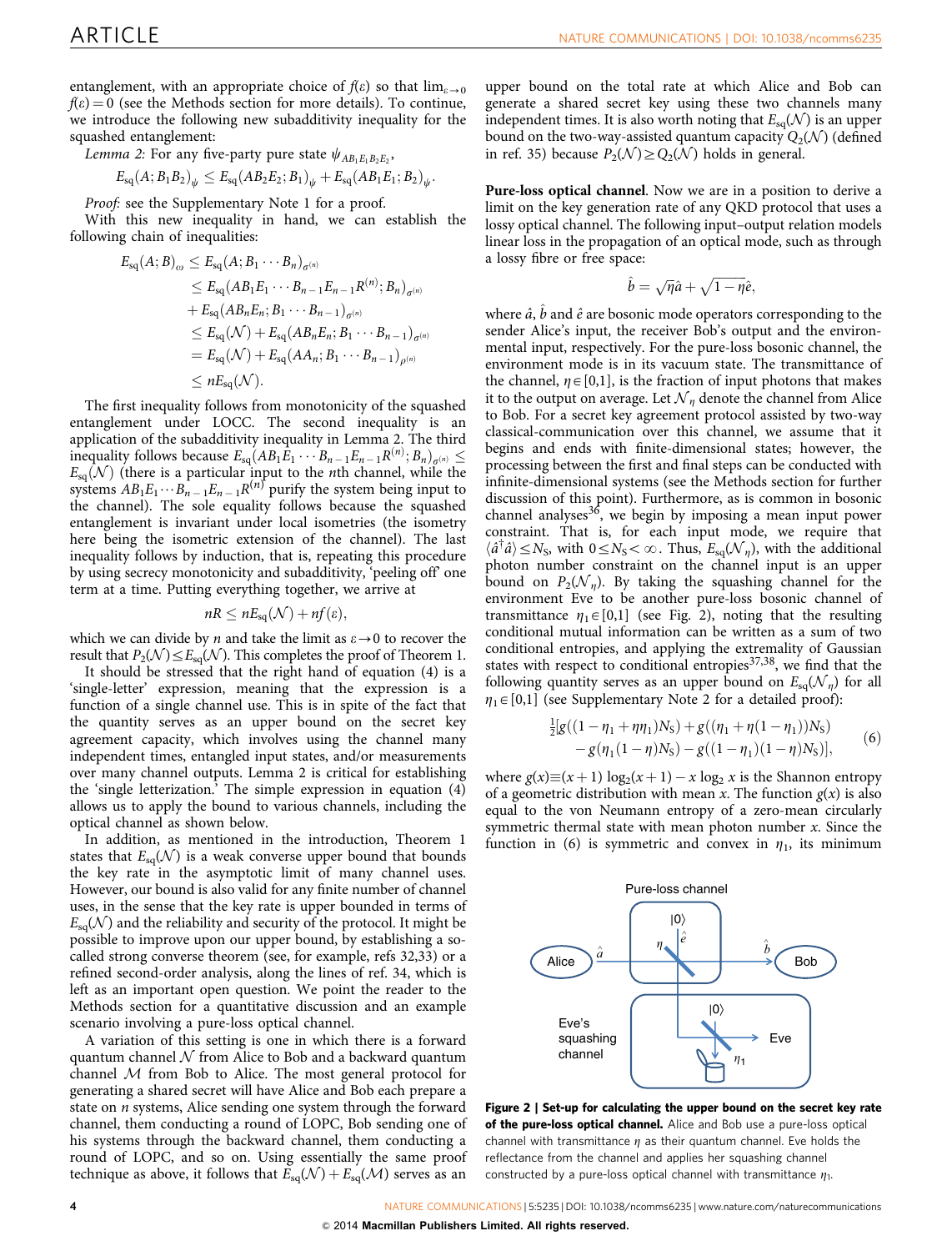<span id="page-4-0"></span>occurs at  $\eta_1 = 1/2$ , leading to the following simpler upper bound:

$$
g((1+\eta)N_S/2)-g((1-\eta)N_S/2).
$$

By taking the limit of this upper bound as  $N_s \rightarrow \infty$ , we obtain the photon-number-independent expression,

$$
\log_2\left(\frac{1+\eta}{1-\eta}\right),\
$$

which recovers the upper bound stated in equation (1).

As mentioned in the introduction, any excess noise in the channel can only reduce the squashed entanglement of a quantum channel, and thus equation (1) serves as a fundamental upper limit on the secret key agreement capacity of a lossy optical channel. This statement follows from a quantum data-processing argument, that is, the quantum conditional mutual information does not increase under processing (including noise additions) of one of the systems that is not the conditioning system (see Proposition 3 of [ref. 22](#page-6-0)). Note that the statement does not prohibit the improvement of the key rates by applying 'noisy processing' in specific existing QKD protocols such as BB84 as proposed in [refs 39,40](#page-6-0). However, such an improved key rate is always equal or lower than our bound in equation (1).

# **Discussion**

It is instructive to compare our upper bound with the known lower bounds on the secret key agreement capacity of optical QKD protocols. BB84 is the most widely examined QKD protocol. When operating under polarization encoding and ideal conditions over a lossy channel (perfect single photon sources and detectors, and with the efficient BB84 protocol as proposed in [ref. 41](#page-6-0)), and with no excess noise (that is, Eve can do only passive attacks consistent with the channel loss alone), the key rate is simply given by  $\eta/2$  secret key bits per mode<sup>[2,41](#page-5-0)</sup>. The best-known lower bound on the secret key agreement capacity of the pure-loss



Figure 3 | Upper and lower bounds on  $P_2$  for a pure-loss bosonic channel. The magenta solid curve is the squashed entanglement upper bound in equation (1). The blue solid curve is the reverse coherent information lower bound. The black solid curve is the efficient BB84 protocol with perfect devices and single photons, and the grey dotted curve is the decoy BB84 protocol including experimental imperfections<sup>2</sup>. The orange solid curve is the Gaussian modulated coherent-state continuous variable protocol (CV-GG02)<sup>[9](#page-5-0)</sup> with perfect devices. The brown dashed and pink dash-dotted curves are the CV-GG02 protocols including experimental imperfections with the uncalibrated- and calibrated-device scenarios, respectively. The details of the protocols and device parameters are described in the Methods section.

channel  $\mathcal{N}_n$  was established in [ref. 42](#page-6-0):

$$
P_2(\mathcal{N}_{\eta}) \ge \log_2\left(\frac{1}{1-\eta}\right) \text{ key bits per mode.}
$$
 (7)

These lower bounds and our upper bound are compared in Fig. 3, where we also plot the rate achievable with coherent-state continuous variable protocol  $(CV-GG02)^{2,9}$  $(CV-GG02)^{2,9}$  $(CV-GG02)^{2,9}$ , another major protocol, without any excess noise or imperfections. In addition, as examples of the practical performance of QKD, we plot the decoy-state BB84 protocol including device imperfections as well as the imperfect CV-GG02 with uncalibrated- and calibrated-device scenarios (see the Methods section for the details of the protocols and parameters).

We note the following important observations. First, the two bounds in equations (1) and (7) become close for  $\eta \ll 1$  (the high-loss regime, relevant for long-distance QKD). Thus, for small  $\eta$ , our upper bound demonstrates that the protocol from [ref. 42](#page-6-0) achieving the lower bound in equation (7) is nearly optimal. To be precise, the upper and the lower bounds are well approximated by  $2\eta/\ln 2$  and  $\eta/\ln 2$  key bits per mode, when  $\eta \ll 1$  (see Fig. 3). Furthermore, the ideal BB84 rate ( $\eta$  key bits per mode) is worse than the reverse coherent information lower bound, only by a constant (2/ln  $2 \approx 2.88$ ) factor in the high-loss regime where the factor 2 reflects the fact that the BB84 uses two polarization (or other) modes to send one bit, and ln 2 reflects some kind of gap between the qubit and continuous variable protocols. On the other hand, the protocol described in [ref. 42](#page-6-0) that attains the reverse coherent information rate requires an ideal SPDC source, and collective quantum operations and measurements, structured realizations of which are not known. In addition, even with detector impairments, both the decoy-state BB84 as well as the CV-GG02 protocol (with or without the assumption of calibrated devices) can achieve secret key rates that scale linearly with the channel transmittance, until a maximum channel loss threshold where the rate plummets to zero. For BB84, this loss value where the rate cliff occurs is driven by the detector dark counts, whereas for CV-GG02, it is driven primarily by the electronic noise in Bob's homodyne detector. Hence, given the comparisons shown in Fig. 3, and since BB84 and CV protocols are realizable with currently available resources, it does not seem very worthwhile to pursue alternative repeater-less QKD protocols for higher key generation rate over a lossy channel.

Second, our bound significantly advances one of the longstanding open problems in quantum information theory, that of finding a good upper bound on  $P_2(\mathcal{N})$ , as well as for the two-way assisted quantum capacity  $Q_2(\mathcal{N})$  (number of qubits that can be sent perfectly per use of a quantum channel with two-way classical-communication assistance). This is true for a general quantum channel  $N$  and, in particular, for optical quantum channels such as  $\mathcal{N}_n$ . One of the important open questions is whether or not the true  $P_2(\mathcal{N}_n)$  is additive. In other words, the question is whether the protocol that attains  $P_2(\mathcal{N}_\eta)$  requires an input state that is entangled over several channel uses, or if a product input state suffices. In general, it is likely that  $P_2(\mathcal{N})$  is super-additive for some channels as is the case for the unassisted secret key agreement capacity  $P(\mathcal{N})^{43}$  $P(\mathcal{N})^{43}$  $P(\mathcal{N})^{43}$  and the classical capacity of quantum channels<sup>44</sup>. On the other hand, it is known that the classical capacity and the unassisted quantum capacity of the lossy optical (bosonic) channel are additive<sup>36,45</sup>. As mentioned above, our upper bound on  $P_2(\mathcal{N})$  is a single-letter expression for any channel, that is, the input optimization to evaluate our upper bound needs to be performed over a single channel use. The lower bound equation (7) is the single-letter reverse coherent information evaluated for the lossy bosonic channel, whose operational interpretation is an entanglement distribution rate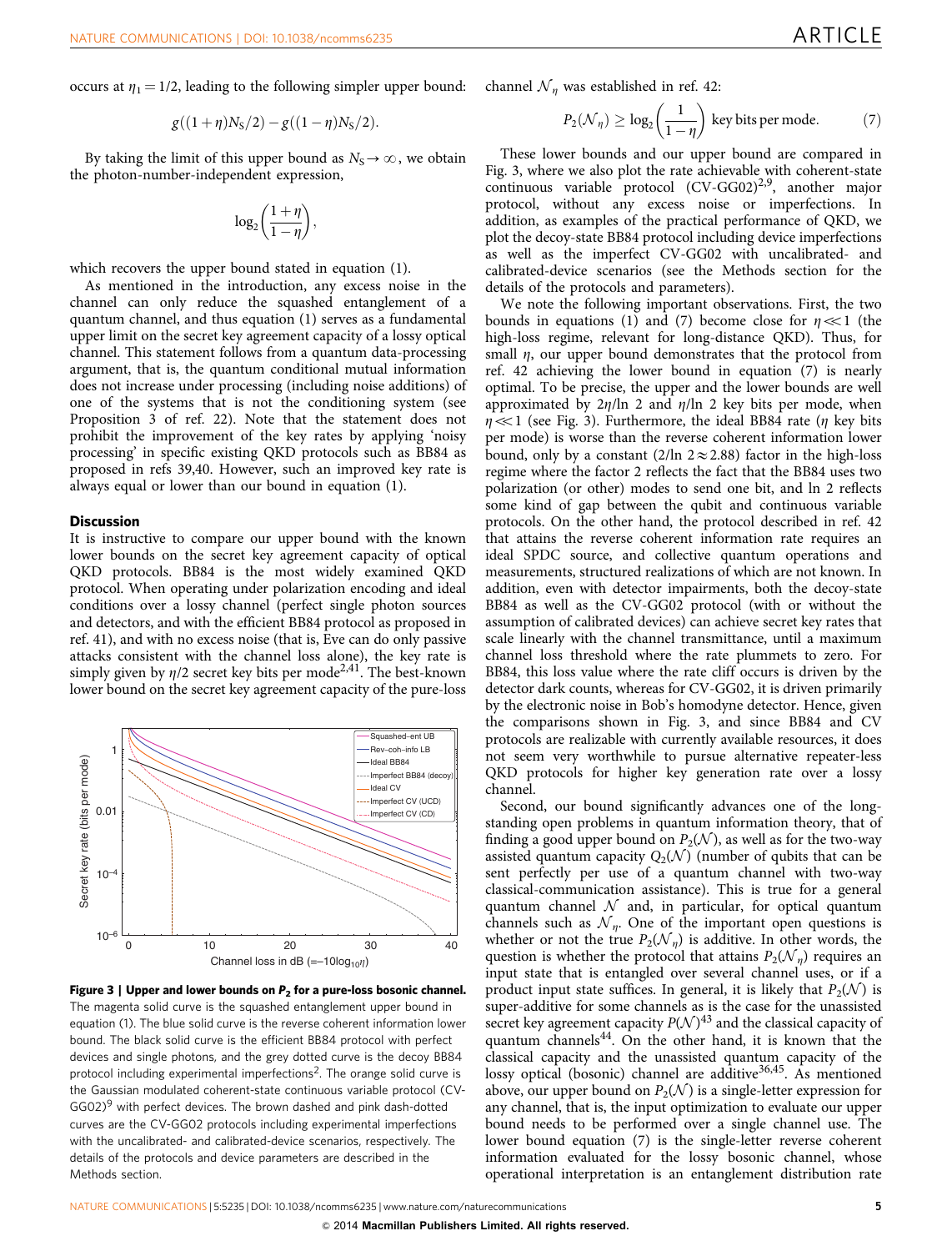<span id="page-5-0"></span>achievable via a product input realizable using a two-mode squeezed vacuum state, and collective quantum operations in the subsequent steps of the protocol, which uses classical feedback<sup>14</sup>. Thus, despite the fact that the additivity question for  $P_2(\mathcal{N}_n)$ remains open, any super-additive gain cannot be very large in the high-loss regime, and  $P_2(\mathcal{N}_n)$  must scale as  $\sim \eta$ , when  $\eta \ll 1$ .

As a final point, consider a two-way QKD protocol, that is, when Alice and Bob may use the lossy optical channel  $\mathcal{N}_n$  in both directions, and also communicate freely over a two-way public channel. In such a case, the secret key agreement capacity is upper-bounded by 2  $\log_2((1 + \eta)/(1 - \eta))$  secret key bits per mode transmitted in both directions.

In summary, we have established in equation (1) an upper bound on the rate at which any QKD protocol can generate a shared secret key over a point-to-point lossy optical channel. This upper bound is a function of the channel loss only, and it does not increase with increasing transmit power. We compared our upper bound with the best-known lower bound on the key rate and a key rate attainable in principle by the BB84 and CV-GG02 protocols under ideal operating conditions. This comparison reveals that there is essentially no scaling gap between the rates of known protocols and the ultimate secret key agreement capacity, and thereby that there is no escaping the fundamental exponential decay of the key rate with distance. The result of this paper on one hand provides a powerful new tool for upper-bounding the private capacity with two-way classical communication assistance, for a general quantum channel. On the other hand, the application to QKD over optical channels strongly suggests the need for quantum repeaters to perform QKD at high rates over long distances, no matter which actual QKD protocol one may choose to use.

Some important open questions remain. Although our bound applies for any finite number of channel uses, one might be able to improve upon our result by establishing a strong converse theorem or even better by considering a second-order analysis, along the lines discussed in [ref. 34.](#page-6-0) For establishing a strong converse theorem, some combinations of the ideas presented in [refs 46,47](#page-6-0) might be helpful. Another important open question is whether our upper bound in equation (1) could be achievable using some QKD protocols, or whether the bound can be further tightened by choosing a squashing channel for Eve other than the pure-loss channel (as shown in [Fig. 2](#page-3-0)) or by investigating upper bounds other than  $E_{sq}(\mathcal{N})$ . For this last question, some recent results in classical information theory<sup>48,49</sup> might be helpful.

#### Methods

Weak converse. Although our main result establishes only a weak converse theorem, it is possible to estimate the effect of a finite number of channel uses, which is always the case in any practical setting. We carefully estimate  $f(\varepsilon)$  discussed in the proof of Theorem 1. From the continuity inequality in (5), we can explicitly describe the additional term  $f(\varepsilon)$ :

$$
nR \leq nE_{\text{sq}}(\mathcal{N}) + 16\sqrt{\varepsilon} \log d + 4h_2(2\sqrt{\varepsilon}),
$$

where  $d = 2^{nR}$ . This implies the following bound:

$$
R \leq \frac{1}{1-16\sqrt{\epsilon}}(E_{\text{sq}}(\mathcal{N}) + 4h_2(2\sqrt{\epsilon})/n).
$$

In the limit of large *n*, the second term  $4h_2(2\sqrt{\varepsilon})/n$  vanishes and the upper bound becomes

$$
R\leq \frac{1}{1-16\sqrt{\epsilon}}(E_{\text{sq}}(\mathcal{N})),
$$

which suggests that there might be room for a tradeoff between communication rate and error probability/security as quantified by e. If one could establish a strong converse theorem, this would eliminate the implied tradeoff given above, in the ideal case showing that the bound  $R \le E_{sq}(\mathcal{N})$  would hold in the large *n* limit regardless of the value of e.

Let us consider a quantitative example, consisting of a pure-loss channel with  $\varepsilon = 10^{-10}$  and  $n = 10^4$  (these are not too far from realistic QKD parameters<sup>4</sup>). For

these values, we get

$$
1/(1-16\sqrt{\varepsilon}) \approx 1.0002,\tag{8}
$$

$$
4h_2(2\sqrt{\varepsilon})/n \approx 1.36 \times 10^{-7}.
$$
 (9)

Furthermore, a 200-km fibre with 0.2 dB km<sup>-1</sup> corresponds to  $\eta = 10^{-4}$  and  $log((1 + \eta)/(1 - \eta)) \approx 2.885 \times 10^{-4}$ . Replacing  $E_{\text{sq}}(\mathcal{N})$  with our upper-bound  $log((1 + \eta)/(1 - \eta))$  (see equation (1)) and plugging in the above values of  $\varepsilon$  and  $n$ , we find that

$$
R\leq 2.887\times10^{-4},
$$

which is rather close to  $\log((1+\eta)/(1-\eta)) \approx 2.885 \times 10^{-4}$ . However, one can improve upon our upper bound by establishing a strong converse theorem or even better by providing a refined second-order analysis along the lines discussed in [ref. 34](#page-6-0).

Infinite-dimensional system. An optical channel can transmit infinite-dimensional (that is, continuous variable) quantum states, while Theorem 1 implicitly assumes finite-dimensional systems. We can circumvent this subtlety by assuming the protocol between Alice and Bob begins and ends with finite-dimensional states; however, the processing between the first and final steps can be conducted with infinite-dimensional systems. That is, their objective is to generate a maximally entangled state  $|\Phi\rangle_{AB}$  or a finite number of secret key bits, and they do so by Alice encoding a finite-dimensional quantum state into an infinite-dimensional system and the final step of the protocol has them truncate their systems to be of finite dimension. In this way, the continuity inequality in the proof of Theorem 1 safely applies and all of the other steps in between involve only the quantum dataprocessing inequality, which has been proven to hold in the general infinite-dimensional setting<sup>[50](#page-6-0)</sup>

Decoy-state BB84 and CV-GG02 protocols with experimental imperfections. The asymptotic secret key rates of the decoy-state BB84 protocol and the CV-GG02 in [Fig. 3](#page-4-0) are calculated from the theoretical models including imperfections summarized in ref. 2. The parameters used for the plots are as follows: for the decoy BB84, the visibility of interference at Bob's receiver is 0.99, the transmittance of Bob's device is unity, the detector efficiency is 0.2, dark count rate is  $10^{-6}$  and the information leakage parameter because of the practical error code is set to be 1.2. For the CV-GG02 protocol, the optical noise is 0.005, the detector efficiency is 0.5, the electronic noise of the detector is 0.01 and the efficiency of the error correction code is set to be 0.9. These parameters are chosen to reflect the state of the art device technologies. In the 'uncalibrated-device' scenario, Eve is able to access Bob's homodyne detector imperfections, for example, to entangle the loss and noise of the detector. The 'calibrated-device' scenario is based on the assumption that the homodyne detector is calibrated in a secure laboratory such that Eve cannot entangle her system to the detector imperfections. This assumption allows Alice and Bob to significantly extend the key rate and the loss tolerance. Note that the purpose of these plots is to compare these protocols under imperfections with our fundamental upper bound but is not to compare the practical aspects between these protocols (for example, our model does not include important practical conditions such as phase stability, repetition rate of the system, actual coding strategies, and so on). For completeness, the key rate formulae for each protocol and scenario are described in Supplementary Note 3.

#### References

- 1. Bennett, C. H. & Brassard, G. Quantum cryptography: public key distribution and coin tossing. Proc. IEEE Int. Conf. Comput. Syst. Signal Process. 175 (1984).
- 2. Scarani, V. et al. The security of practical quantum key distribution. Rev. Mod. Phys. 81, 1301–1350 (2009).
- 3. Peev, M. et al. The SECOQC quantum key distribution network in Vienna. New J. Phys. 11, 075001 (2009).
- 4. Sasaki, M. et al. Field test of quantum key distribution in the Tokyo QKD network. Opt. Express 19, 10387–10409 (2011).
- 5. Elliott, C. Building the quantum network. New J. Phys. 46, 1-12 (2002).
- 6. Tomamichel, M., Wen Lim, C. C., Gisin, N. & Renner, R. Tight finite-key analysis for quantum cryptography. Nat. Commun. 3, 634 (2012).
- 7. Furrer, F. et al. Continuous variable quantum key distribution: finite-key analysis of composable security against coherent attacks. Phys. Rev. Lett. 109, 100502 (2012).
- 8. Ekert, A. K. Quantum cryptography based on Bell's theorem. Phys. Rev. Lett. 67, 661–663 (1991).
- Frédéric, G. & Philippe, G. Continuous variable quantum cryptography using coherent states. Phys. Rev. Lett. 88, 057902 (2002).
- 10. Scherer, A., Sanders, B. C. & Tittel, W. Long-distance practical quantum key distribution by entanglement swapping. Opt. Express 19, 3004–3018 (2011).
- 11. Lvovsky, A. I., Sanders, B. C. & Tittel, W. Optical quantum memory. Nat. Photon 3, 706–714 (2009).